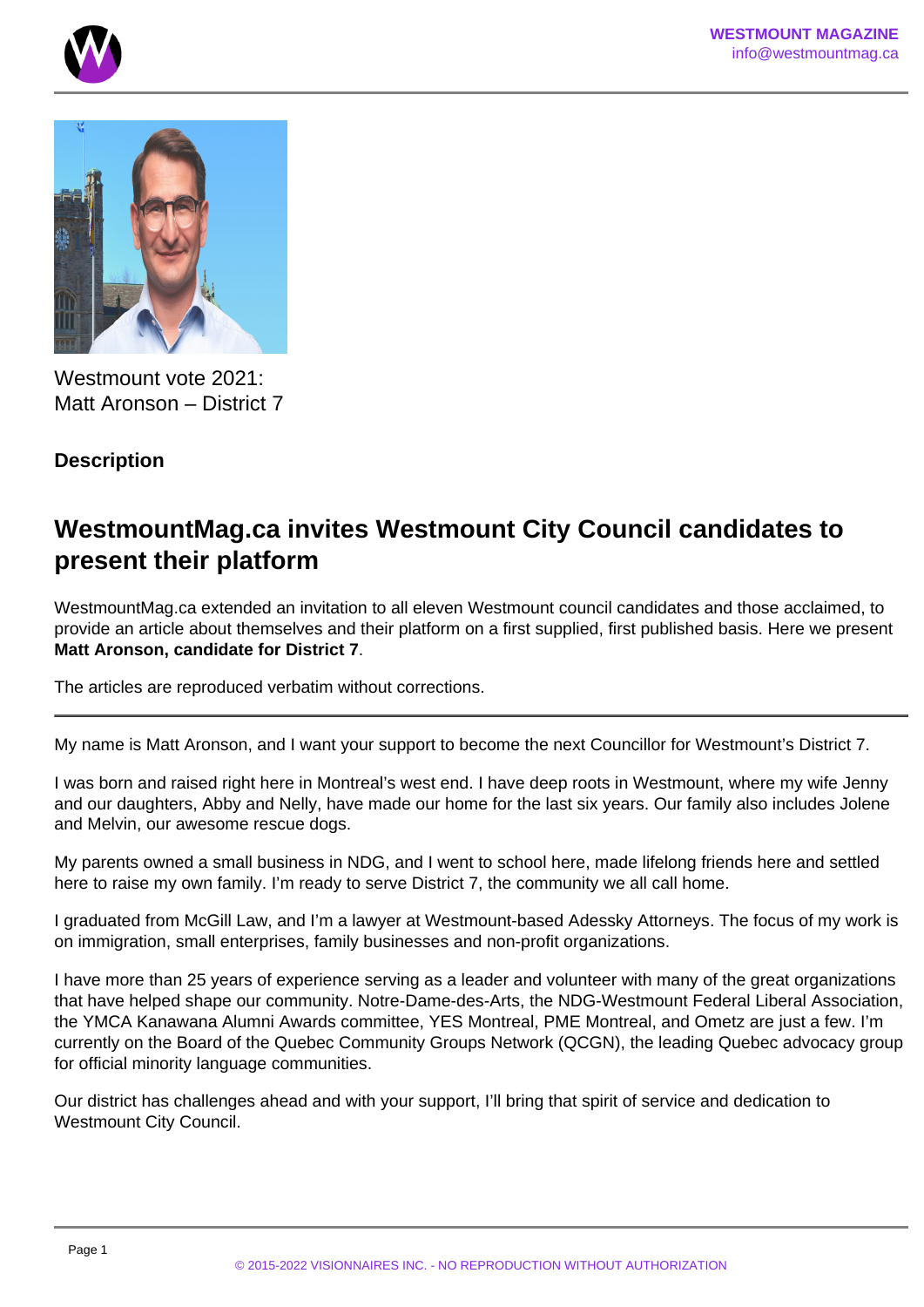

I have a plan – and here are some of the key points:

First and foremost, I believe that we need to invest in our infrastructure – not just by rebuilding roads, sidewalks, lanes and sound barriers, in our sewers, utilities and transportation options too. Westmount has a plan and a priority list to handle all the required work – we need to make that plan accessible and transparent, and we need to be sure it also addresses the carbon footprint for which we're collectively responsible.

We also need to not only preserve Westmount Park's character, but also address long neglected infrastructure with a plan to rebuild with new techniques and greener materials. We need to make sure the work we do now plans for the City we'll have in a generation – and that it is built to last.

These are items my opponent and I agree on, but while this is the totality of his platform, its only the start of mine.

Here's what I want to see done if I am elected:

#### **1. We need to increase transparency and responsive communication:**

- City Hall needs to hear more from our residents. We can **have more opportunities for consultation and town hall meetings**. This is crucial on plans for big City projects like Westmount Park's renovation and changes to by-laws and policies that affect our lives.
- Let's **expand our online office hour**s to make it easier to meet City Council and key City administrators.
- The City's **website can be streamlined** to make it easier for all to use. It can also deploy more online tools for ease of access to information, and **create a convenient one-stop shop for payment of City services and permits**.

#### **2. We must revitalize our commercial districts:**

- Our commercial districts have been the place we meet and help take care of each other and they need our support. We can create **walkable 'village' zones with more flexible commercial zoning options** for essential daily shopping and services.
- We can help **build community-funded delivery services** that will help us shop locally without the necessity of driving.
- We can **mandate commercial landlords to publicly disclose asking rent** on vacant commercial spaces, and **tax accordingly**.
- We want all our businesses to thrive. Let's **create an advisory group to offer mentorship and resources to new businesses**.

#### **3. We should prioritize community sustainability and resilience:**

- We must continue to **support evidence-based public health policies** to quickly end the COVID pandemic
- We need **to revise and communicate our community emergency response plan** to be ready for any future disaster.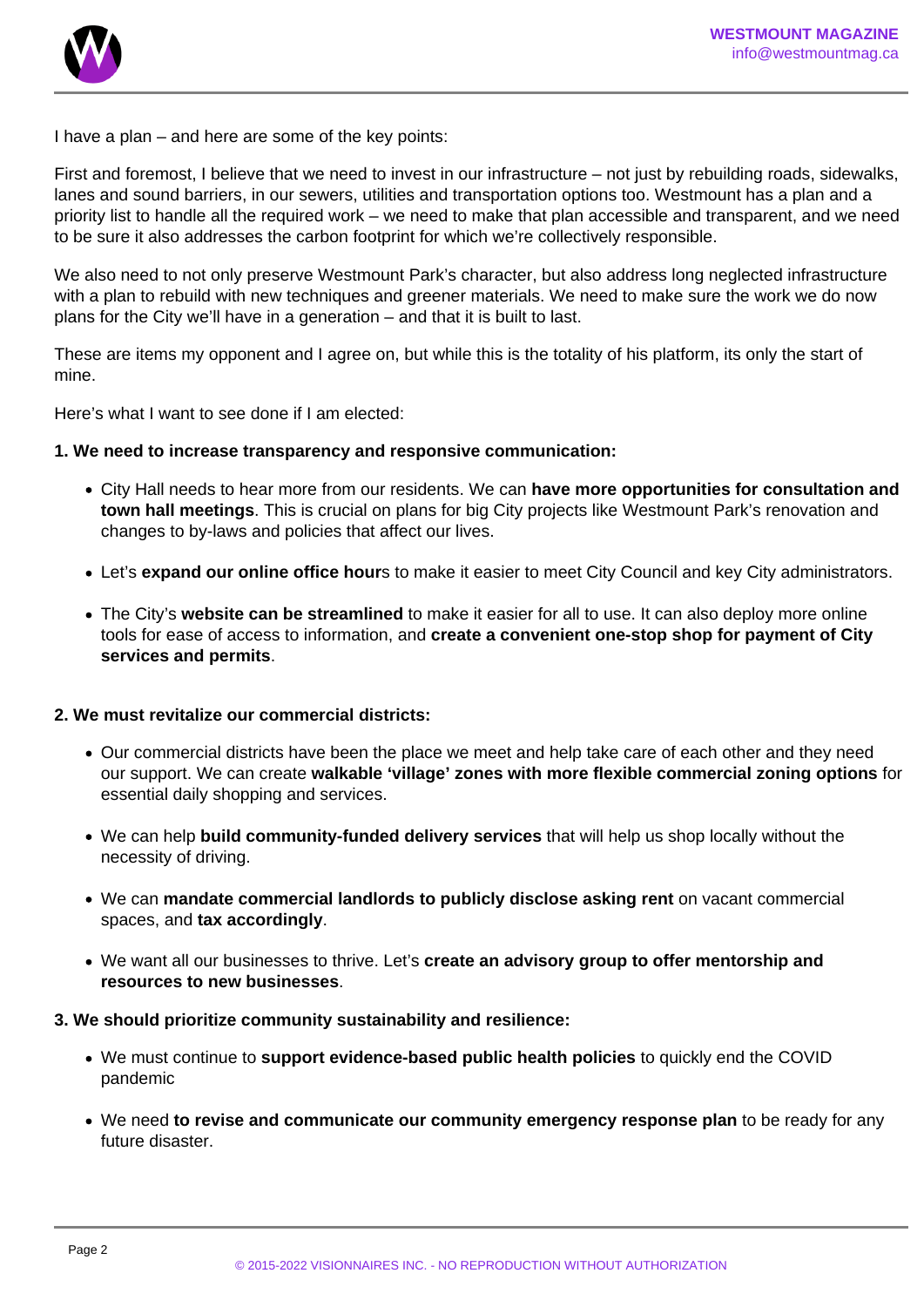- We must ensure long-term sustainability . That could include shifting the plans for Westmount Park and other public green spaces. Let's help promote permaculture by using native and edible species and encourage public engagement.
- We can incentivize green and white roofs on large footprint buildings and expand the use of sustainable materials and greenhouse gas emission-reduction techniques
- We should revitalize Hydro-Westmount starting with decentralizing the energy grid , and better access to public and private charging and power storage options.

We have a community to be proud of, but we need to work together for it to survive and thrive for the next generation of Westmounters. With your support, I will lead that effort. Please come out and vote for me November 7th to be District 7's next City Councillor.

If you have any questions, please contact me through my website at [aronson.ca](http://www.aronson.ca) or on [Facebook](http://www.facebook.com/MattAronsonDistrict7).

Thank you for your support! Matt

Image: courtesy of Matt Aronson

Read other candidate platforms

**Category** 

1. Opinion